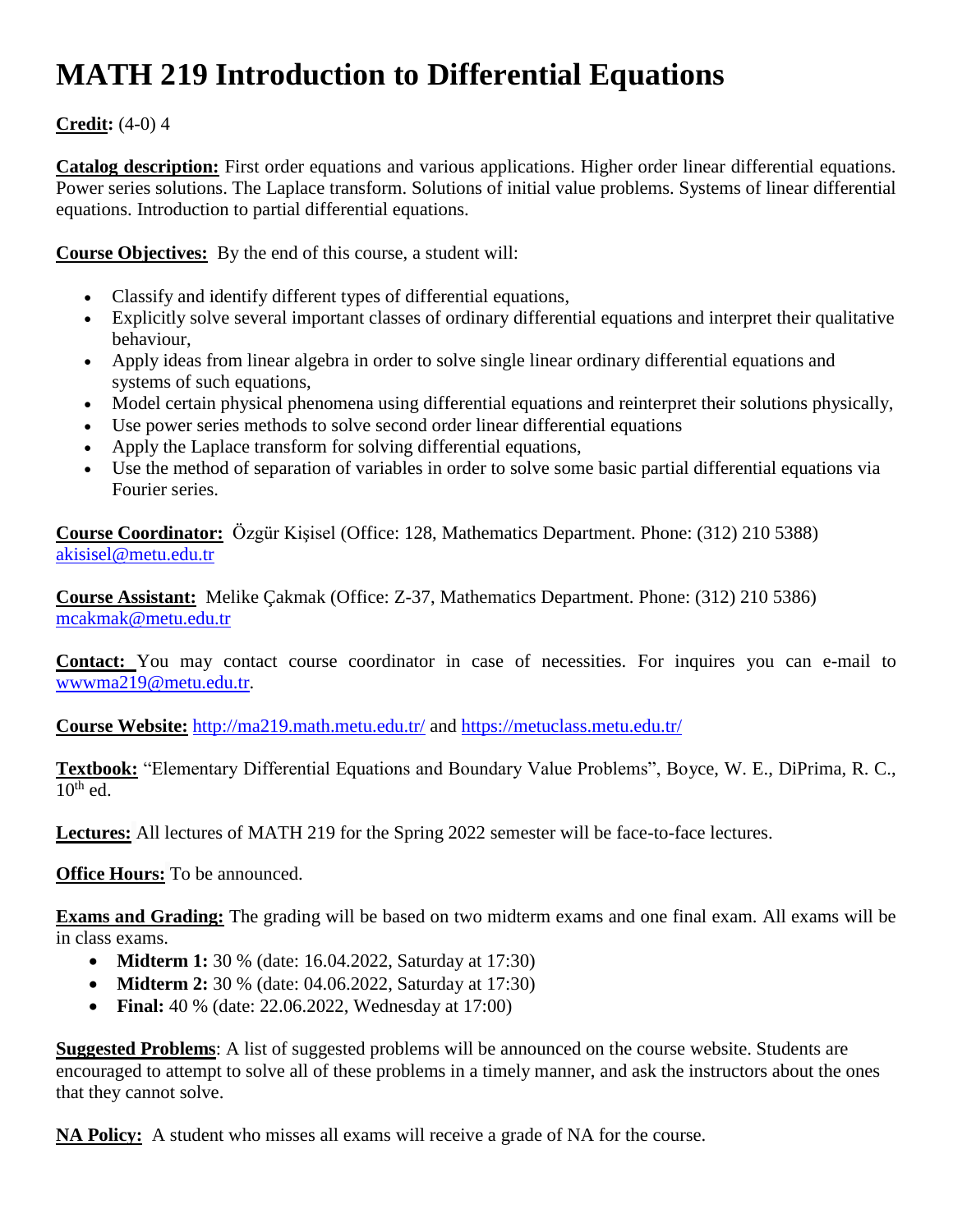**Make-up Policy:** In order to be eligible to enter a make-up examination for a missed examination, a student should have a documented or verifiable, and officially acceptable excuse. A student cannot get make-up examinations for two missed exams. The make-up examination for all exams will be after the final exam, and will include all topics.

| <b>Instructor</b>            | <b>Lecture Times and Places</b> | Instructor e-mail,<br>Office (Math building), office phone |
|------------------------------|---------------------------------|------------------------------------------------------------|
|                              |                                 |                                                            |
| S1. Özgür Kişisel            | Tue $10:40-12:30$ (U3),         | akisisel@metu.edu.tr                                       |
|                              | Fri 8:40-10:30 (U3)             | 128, (312) 210 5388                                        |
| S <sub>2</sub> . Ahmet Beyaz | Mon $10:40-12:30$ (YP-A3),      | beyaz@metu.edu.tr                                          |
|                              | Thu 8:40-10:30 (YP-A3)          | 123, (312) 210 5381                                        |

## **Important Dates:**

- March 7: Classes begin
- March 14-18: Add-drop period
- **April 16:** Midterm 1 (Saturday)
- **April 23:** National Sovereignty and Children's Day (Saturday)
- May 1: Labor and Solidarity Day (Sunday)
- May 2-4: Religious Holiday (Monday-Wednesday)
- May 9-15: Course withdrawal applications
- May 19: Commemoration of Atatürk & Youth and Sports Festival (Thursday)
- **June 4:** Midterm 2 (Saturday)
- **June 17:** Last day of classes
- **June 20-July 2:** Final Exam Period
- **July 13:** Grades announced

## **Course Schedule:**

The table below is a rough guideline for the content of course lectures. Instructors may reorder their lectures as necessary/desired. Section and page numbers below are from the textbook, *Elementary Differential Equations*  and Boundary Value Problems, Boyce and DiPrima, 10<sup>th</sup> ed., 2010.

| Week 1:<br>Mar.7-11      | 1              | §1.1, §1.3: Introduction, Direction Fields<br><b>Chapter 2. First Order Differential Equations</b><br>$\S2.2$ : Separable equations (also homogeneous equations - see p49 #30). |  |
|--------------------------|----------------|---------------------------------------------------------------------------------------------------------------------------------------------------------------------------------|--|
|                          | $\overline{2}$ | $\S2.1$ : Linear equations; Method of integrating factors.                                                                                                                      |  |
| Week 2:<br>Mar.14-18     | 3              | <b>§2.3:</b> Modeling with first order equations                                                                                                                                |  |
|                          | 4              | <b>§2.4:</b> Differences between linear and nonlinear equations                                                                                                                 |  |
| Week 3:<br>Mar.21-25     | 5              | §2.6: Exact equations and integrating factors.                                                                                                                                  |  |
|                          | 6              | <b>Chapter 7. Systems of First Order Linear Equations</b><br>$\$ {37.1: Introduction.}<br>§7.2: Review of matrices.                                                             |  |
| Week 4:<br>Mar.28-Apr.1  | 7,8            | §7.3: Systems of linear algebraic equations; Linear independence, eigenvalues,<br>eigenvectors.                                                                                 |  |
| Week 5:<br>Apr.4-8       | 9              | <b>§7.4:</b> Basic theory of systems of first order linear equations.<br>§7.5: Homogeneous linear systems with constant coefficients.                                           |  |
|                          | 10             | $\$ {37.6: Complex eigenvalues.}                                                                                                                                                |  |
| Week 6:<br>$[Apr.11-15]$ | 11             | §7.7: Fundamental matrices.<br><b>§7.8:</b> Repeated eigenvalues.                                                                                                               |  |